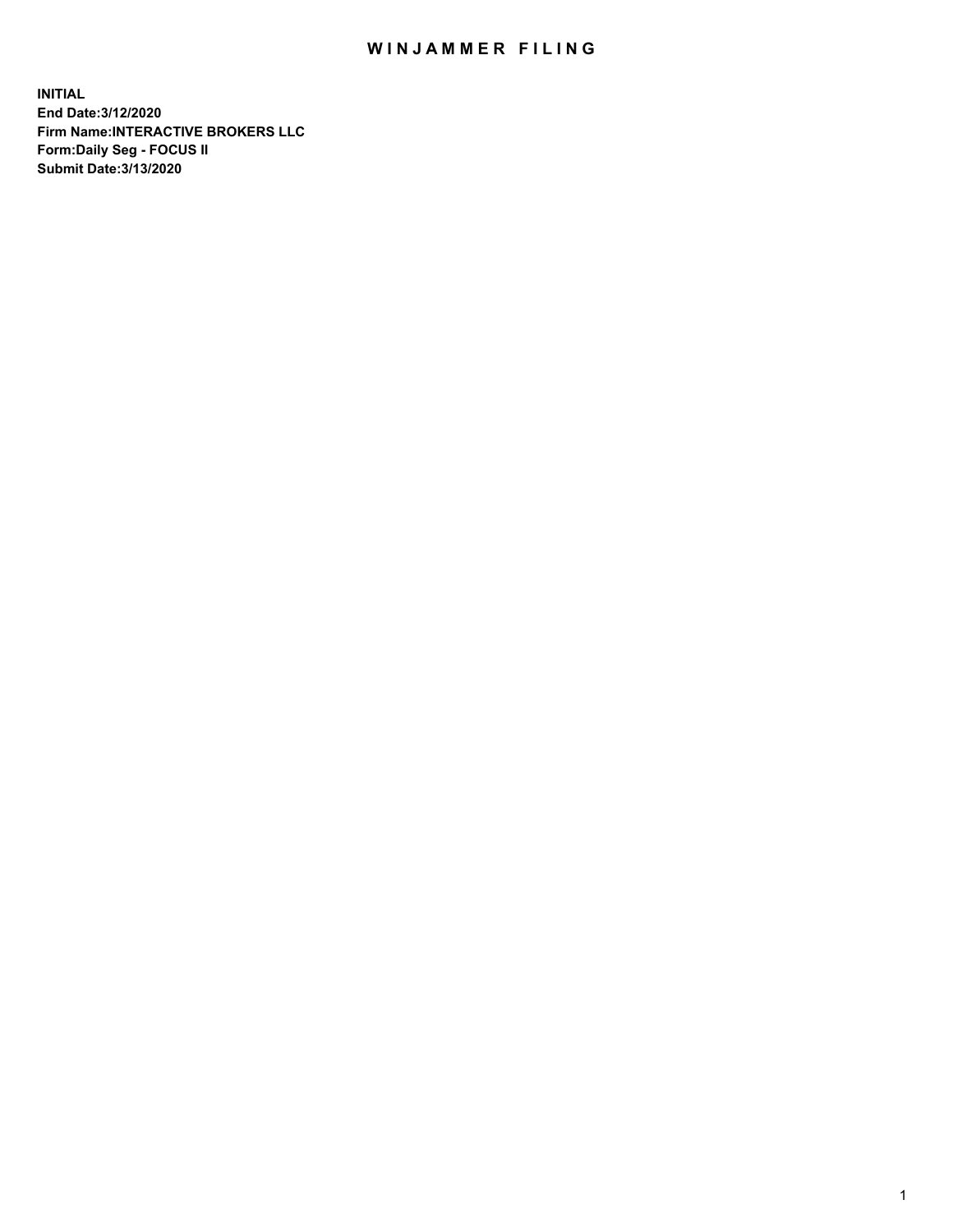**INITIAL End Date:3/12/2020 Firm Name:INTERACTIVE BROKERS LLC Form:Daily Seg - FOCUS II Submit Date:3/13/2020 Daily Segregation - Cover Page**

| Name of Company                                                                                                                                                                                                                                                                                                                | <b>INTERACTIVE BROKERS LLC</b>                                                   |
|--------------------------------------------------------------------------------------------------------------------------------------------------------------------------------------------------------------------------------------------------------------------------------------------------------------------------------|----------------------------------------------------------------------------------|
| <b>Contact Name</b>                                                                                                                                                                                                                                                                                                            | James Menicucci                                                                  |
| <b>Contact Phone Number</b>                                                                                                                                                                                                                                                                                                    | 203-618-8085                                                                     |
| <b>Contact Email Address</b>                                                                                                                                                                                                                                                                                                   | jmenicucci@interactivebrokers.c<br>om                                            |
| FCM's Customer Segregated Funds Residual Interest Target (choose one):<br>a. Minimum dollar amount: ; or<br>b. Minimum percentage of customer segregated funds required:% ; or<br>c. Dollar amount range between: and; or<br>d. Percentage range of customer segregated funds required between:% and%.                         | <u>0</u><br>$\overline{\mathbf{0}}$<br>155,000,000 245,000,000<br>0 <sub>0</sub> |
| FCM's Customer Secured Amount Funds Residual Interest Target (choose one):<br>a. Minimum dollar amount: ; or<br>b. Minimum percentage of customer secured funds required:% ; or<br>c. Dollar amount range between: and; or<br>d. Percentage range of customer secured funds required between:% and%.                           | <u>0</u><br>$\overline{\mathbf{0}}$<br>80,000,000 120,000,000<br>0 <sub>0</sub>  |
| FCM's Cleared Swaps Customer Collateral Residual Interest Target (choose one):<br>a. Minimum dollar amount: ; or<br>b. Minimum percentage of cleared swaps customer collateral required:% ; or<br>c. Dollar amount range between: and; or<br>d. Percentage range of cleared swaps customer collateral required between:% and%. | <u>0</u><br>$\underline{\mathbf{0}}$<br>0 <sub>0</sub><br>0 <sub>0</sub>         |

Attach supporting documents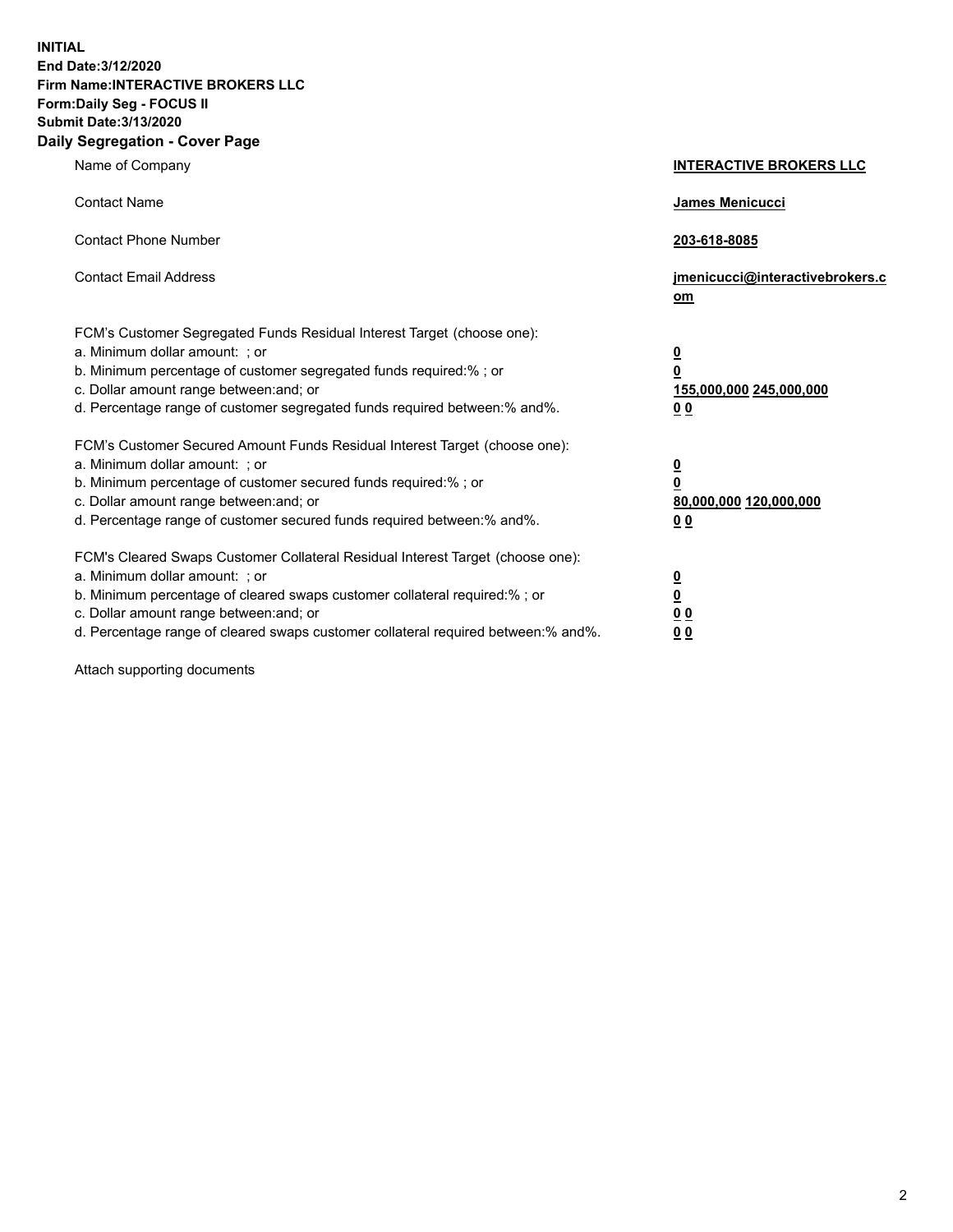**INITIAL End Date:3/12/2020 Firm Name:INTERACTIVE BROKERS LLC Form:Daily Seg - FOCUS II Submit Date:3/13/2020 Daily Segregation - Secured Amounts**

|                | Daily Jegregation - Jeculed Aniounts                                                                                                                              |                                   |
|----------------|-------------------------------------------------------------------------------------------------------------------------------------------------------------------|-----------------------------------|
|                | Foreign Futures and Foreign Options Secured Amounts                                                                                                               |                                   |
|                | Amount required to be set aside pursuant to law, rule or regulation of a foreign                                                                                  | $0$ [7305]                        |
|                | government or a rule of a self-regulatory organization authorized thereunder                                                                                      |                                   |
| 1.             | Net ledger balance - Foreign Futures and Foreign Option Trading - All Customers                                                                                   |                                   |
|                | A. Cash                                                                                                                                                           | 530,873,290 [7315]                |
|                | B. Securities (at market)                                                                                                                                         | $0$ [7317]                        |
| 2.             | Net unrealized profit (loss) in open futures contracts traded on a foreign board of trade                                                                         | -28,752,148 [7325]                |
| 3.             | Exchange traded options                                                                                                                                           |                                   |
|                | a. Market value of open option contracts purchased on a foreign board of trade                                                                                    | 300,430 [7335]                    |
|                | b. Market value of open contracts granted (sold) on a foreign board of trade                                                                                      | -560,480 [7337]                   |
| 4.             | Net equity (deficit) (add lines 1. 2. and 3.)                                                                                                                     | 501,861,092 [7345]                |
| 5.             | Account liquidating to a deficit and account with a debit balances - gross amount                                                                                 | 178,998 [7351]                    |
|                | Less: amount offset by customer owned securities                                                                                                                  | 0 [7352] 178,998 [7354]           |
| 6.             | Amount required to be set aside as the secured amount - Net Liquidating Equity                                                                                    | 502,040,090 [7355]                |
|                | Method (add lines 4 and 5)                                                                                                                                        |                                   |
| 7.             | Greater of amount required to be set aside pursuant to foreign jurisdiction (above) or line                                                                       | 502,040,090 [7360]                |
|                | 6.                                                                                                                                                                |                                   |
|                | FUNDS DEPOSITED IN SEPARATE REGULATION 30.7 ACCOUNTS                                                                                                              |                                   |
| $\mathbf{1}$ . | Cash in banks                                                                                                                                                     |                                   |
|                | A. Banks located in the United States                                                                                                                             | 107,941,671 [7500]                |
|                | B. Other banks qualified under Regulation 30.7                                                                                                                    | 0 [7520] 107,941,671 [7530]       |
| 2.             | Securities                                                                                                                                                        |                                   |
|                | A. In safekeeping with banks located in the United States                                                                                                         | 448,293,125 [7540]                |
|                | B. In safekeeping with other banks qualified under Regulation 30.7                                                                                                | 0 [7560] 448,293,125 [7570]       |
| 3.             | Equities with registered futures commission merchants                                                                                                             |                                   |
|                | A. Cash                                                                                                                                                           | $0$ [7580]                        |
|                | <b>B.</b> Securities                                                                                                                                              | $0$ [7590]                        |
|                | C. Unrealized gain (loss) on open futures contracts                                                                                                               | $0$ [7600]                        |
|                | D. Value of long option contracts                                                                                                                                 | $0$ [7610]                        |
|                | E. Value of short option contracts                                                                                                                                | 0 [7615] 0 [7620]                 |
| 4.             | Amounts held by clearing organizations of foreign boards of trade                                                                                                 |                                   |
|                | A. Cash                                                                                                                                                           | $0$ [7640]                        |
|                | <b>B.</b> Securities                                                                                                                                              | $0$ [7650]                        |
|                | C. Amount due to (from) clearing organization - daily variation                                                                                                   | $0$ [7660]                        |
|                | D. Value of long option contracts                                                                                                                                 | $0$ [7670]                        |
|                | E. Value of short option contracts                                                                                                                                | 0 [7675] 0 [7680]                 |
| 5.             | Amounts held by members of foreign boards of trade                                                                                                                |                                   |
|                | A. Cash                                                                                                                                                           | 82,606,103 [7700]                 |
|                | <b>B.</b> Securities                                                                                                                                              | $0$ [7710]                        |
|                | C. Unrealized gain (loss) on open futures contracts                                                                                                               | 5,347,780 [7720]                  |
|                | D. Value of long option contracts                                                                                                                                 | 300,430 [7730]                    |
|                | E. Value of short option contracts                                                                                                                                | -560,480 [7735] 87,693,833 [7740] |
| 6.             | Amounts with other depositories designated by a foreign board of trade                                                                                            | 0 [7760]                          |
| 7.             | Segregated funds on hand                                                                                                                                          | $0$ [7765]                        |
| 8.             | Total funds in separate section 30.7 accounts                                                                                                                     | 643,928,629 [7770]                |
| 9.             | Excess (deficiency) Set Aside for Secured Amount (subtract line 7 Secured Statement                                                                               | 141,888,539 [7380]                |
| 10.            | Page 1 from Line 8)                                                                                                                                               |                                   |
| 11.            | Management Target Amount for Excess funds in separate section 30.7 accounts<br>Excess (deficiency) funds in separate 30.7 accounts over (under) Management Target | 80,000,000 [7780]                 |
|                |                                                                                                                                                                   | 61,888,539 [7785]                 |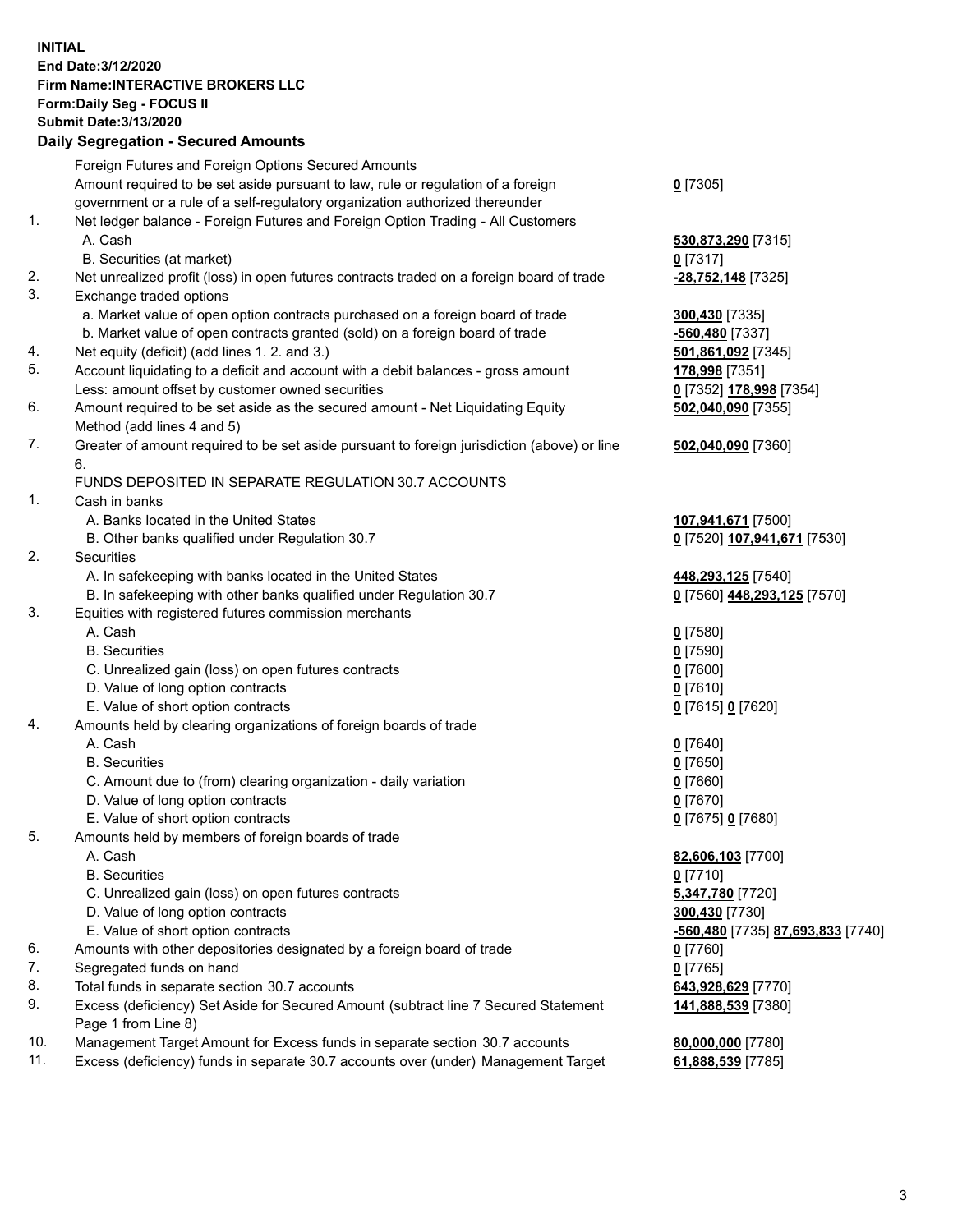**INITIAL End Date:3/12/2020 Firm Name:INTERACTIVE BROKERS LLC Form:Daily Seg - FOCUS II Submit Date:3/13/2020 Daily Segregation - Segregation Statement** SEGREGATION REQUIREMENTS(Section 4d(2) of the CEAct) 1. Net ledger balance A. Cash **5,110,159,592** [7010] B. Securities (at market) **0** [7020] 2. Net unrealized profit (loss) in open futures contracts traded on a contract market **158,210,419** [7030] 3. Exchange traded options A. Add market value of open option contracts purchased on a contract market **977,131,327** [7032] B. Deduct market value of open option contracts granted (sold) on a contract market **-1,111,627,912** [7033] 4. Net equity (deficit) (add lines 1, 2 and 3) **5,133,873,426** [7040] 5. Accounts liquidating to a deficit and accounts with debit balances - gross amount **5,429,714** [7045] Less: amount offset by customer securities **0** [7047] **5,429,714** [7050] 6. Amount required to be segregated (add lines 4 and 5) **5,139,303,140** [7060] FUNDS IN SEGREGATED ACCOUNTS 7. Deposited in segregated funds bank accounts A. Cash **2,111,029,220** [7070] B. Securities representing investments of customers' funds (at market) **1,706,515,510** [7080] C. Securities held for particular customers or option customers in lieu of cash (at market) **0** [7090] 8. Margins on deposit with derivatives clearing organizations of contract markets A. Cash **14,766,424** [7100] B. Securities representing investments of customers' funds (at market) **1,568,767,076** [7110] C. Securities held for particular customers or option customers in lieu of cash (at market) **0** [7120] 9. Net settlement from (to) derivatives clearing organizations of contract markets **65,809,060** [7130] 10. Exchange traded options A. Value of open long option contracts **1,036,922,564** [7132] B. Value of open short option contracts **-1,171,478,673** [7133] 11. Net equities with other FCMs A. Net liquidating equity **0** [7140] B. Securities representing investments of customers' funds (at market) **0** [7160] C. Securities held for particular customers or option customers in lieu of cash (at market) **0** [7170] 12. Segregated funds on hand **0** [7150] 13. Total amount in segregation (add lines 7 through 12) **5,332,331,181** [7180] 14. Excess (deficiency) funds in segregation (subtract line 6 from line 13) **193,028,041** [7190] 15. Management Target Amount for Excess funds in segregation **155,000,000** [7194]

16. Excess (deficiency) funds in segregation over (under) Management Target Amount Excess

**38,028,041** [7198]